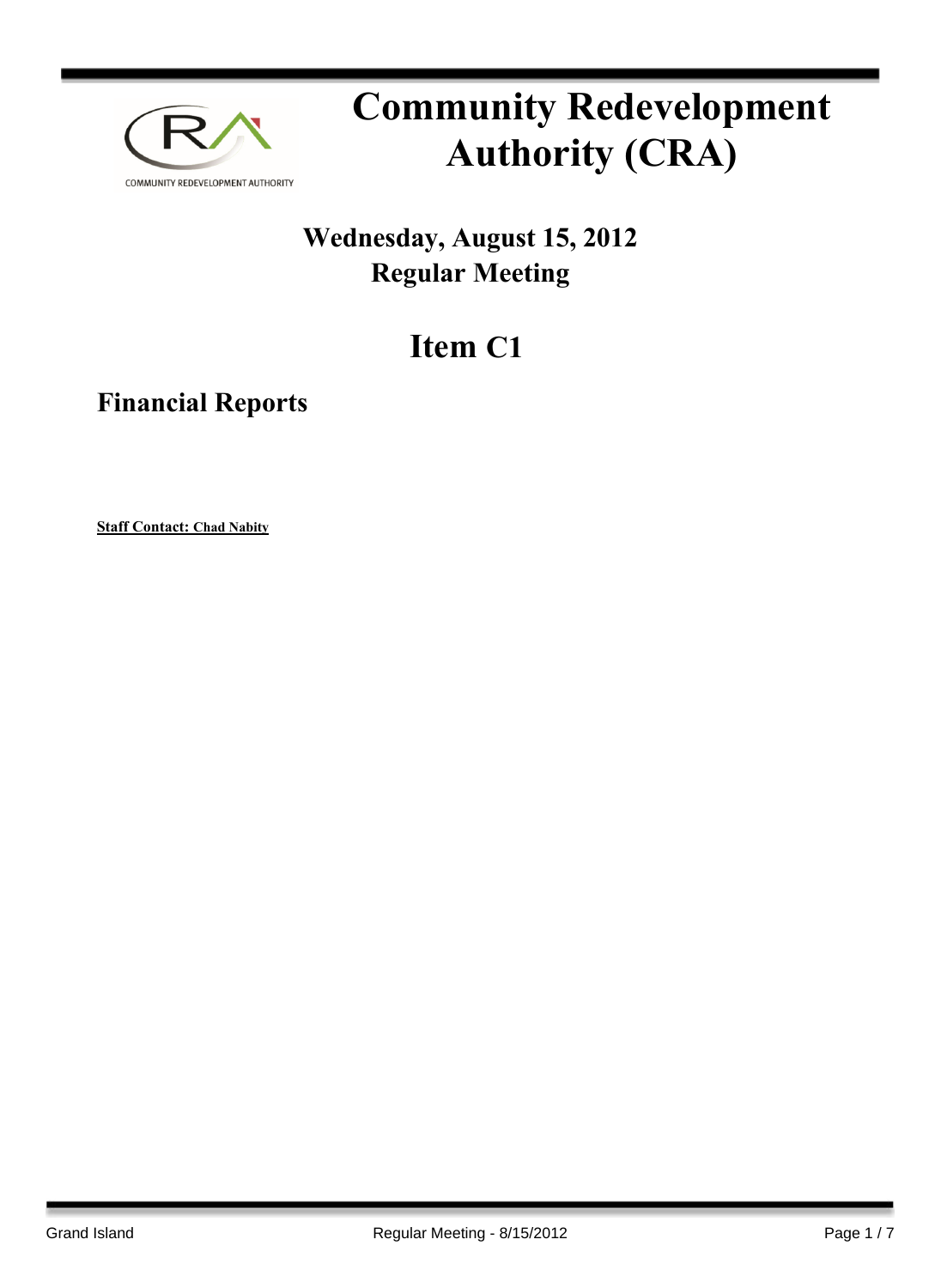|                                             | <b>MONTH ENDED</b>       | 2011-2012           | 2012               | <b>REMAINING</b>     |
|---------------------------------------------|--------------------------|---------------------|--------------------|----------------------|
|                                             | <b>JULY 2012</b>         | <b>YEAR TO DATE</b> | <b>BUDGET</b>      | <b>BALANCE</b>       |
| <b>CONSOLIDATED</b>                         |                          |                     |                    |                      |
| Beginning Cash                              | 801,585                  | 923,823             | 923,823            | 593,514              |
| <b>REVENUE:</b>                             |                          |                     |                    |                      |
| Property Taxes - CRA                        | 8,200                    | 346,755             | 437,618            | 90,863               |
| Property Taxes - Lincoln Pool               | 1,528                    | 102,878             | 201,787            | 98,909               |
| Property Taxes -TIF's                       | 41,198                   | 358,227             | 318,406            | (39, 821)            |
| Loan Proceeds                               |                          |                     |                    |                      |
| Interest Income - CRA                       | 14                       | 4,370               | 8,000              | 3,630                |
| Interest Income - TIF'S                     | 13                       | 657                 |                    |                      |
| <b>Land Sales</b>                           |                          | 1,532               | 70,000             | 68,468               |
| Other Revenue - CRA                         |                          | 8,228               | 10,000             | 1,772                |
| Other Revenue - TIF's                       |                          | 9,553               | 1,000              |                      |
|                                             |                          |                     |                    |                      |
| <b>TOTAL REVENUE</b>                        | 50,954                   | 832,201             | 1,046,811          | 223,820              |
| <b>TOTAL RESOURCES</b>                      | 852,539                  | 1,756,023           | 1,970,634          | 817,334              |
|                                             |                          |                     |                    |                      |
| <b>EXPENSES</b>                             |                          |                     |                    |                      |
| Auditing & Accounting                       | $\overline{\phantom{a}}$ | 4,025               | 5,000              | 975                  |
| Legal Services                              | 105                      | 1,496               | 10,000             | 8,505                |
| <b>Consulting Services</b>                  | $\blacksquare$           | $\blacksquare$      | 10,000             | 10,000               |
| <b>Contract Services</b>                    | 2,327                    | 35,390              | 55,000             | 19,610               |
| Printing & Binding                          |                          |                     | 1,000              | 1,000                |
| Other Professional Services                 |                          | 7,599               | 5,000              | (2,599)              |
| General Liability Insurance                 | ÷                        |                     | 250                | 250                  |
| Postage                                     | 29                       | 258                 | 200                | (58)                 |
| Matching Grant                              |                          |                     | $\blacksquare$     |                      |
| <b>Legal Notices</b>                        | 16                       | 1,800               | 800                | (1,000)              |
| Licenses & Fees                             |                          | ÷,                  | ä,                 |                      |
| Travel & Training                           |                          | 161                 | 1,000              | 839                  |
| Other Expenditures                          |                          |                     | 500                | 500                  |
| Office Supplies                             |                          |                     | 500                | 500                  |
| Supplies                                    |                          | $\overline{a}$      | 300                | 300                  |
| Land                                        | ÷.                       | $\blacksquare$      | 100,000            | 100,000              |
| Bond Principal - Lincoln Pool               |                          |                     | 201,787            | 201,787              |
| Façade Improvement<br>South Locust          | 96,312                   | 628,103             | 987,500            | 359,397              |
|                                             |                          |                     |                    |                      |
| Alleyway Improvement<br>Other Projects      |                          |                     |                    |                      |
| <b>Bond Principal</b>                       | 41,198                   | 313,673             | 111,000<br>266,659 | 111,000<br>(47, 014) |
| <b>Bond Interest</b>                        |                          | 50,965              | 50,747             | (218)                |
| <b>Interest Expense</b>                     |                          |                     |                    |                      |
|                                             |                          |                     |                    |                      |
| <b>TOTAL EXPENSES</b>                       | 139,986                  | 1,043,470           | 1,807,243          | 763,773              |
| <b>INCREASE(DECREASE) IN CASH</b>           | (89,031)                 | (211, 269)          | (760, 432)         | (539, 953)           |
| <b>ENDING CASH</b>                          | 712,554                  | 712,554             | 163,391            | 53,560               |
|                                             |                          |                     |                    |                      |
| <b>CRA CASH</b><br><b>LINCOLN POOL CASH</b> | 558,109                  |                     |                    |                      |
| <b>TIF CASH</b>                             | 102,878<br>51,567        |                     |                    |                      |
| <b>Total Cash</b>                           | 712,554                  |                     |                    |                      |
|                                             |                          |                     |                    |                      |
| <b>CHECKING</b>                             | 347,312                  |                     |                    |                      |
| <b>INVESTMENTS</b>                          | 365,241                  |                     |                    |                      |
| <b>Total Cash</b>                           | 712,554                  |                     |                    |                      |
|                                             |                          |                     |                    |                      |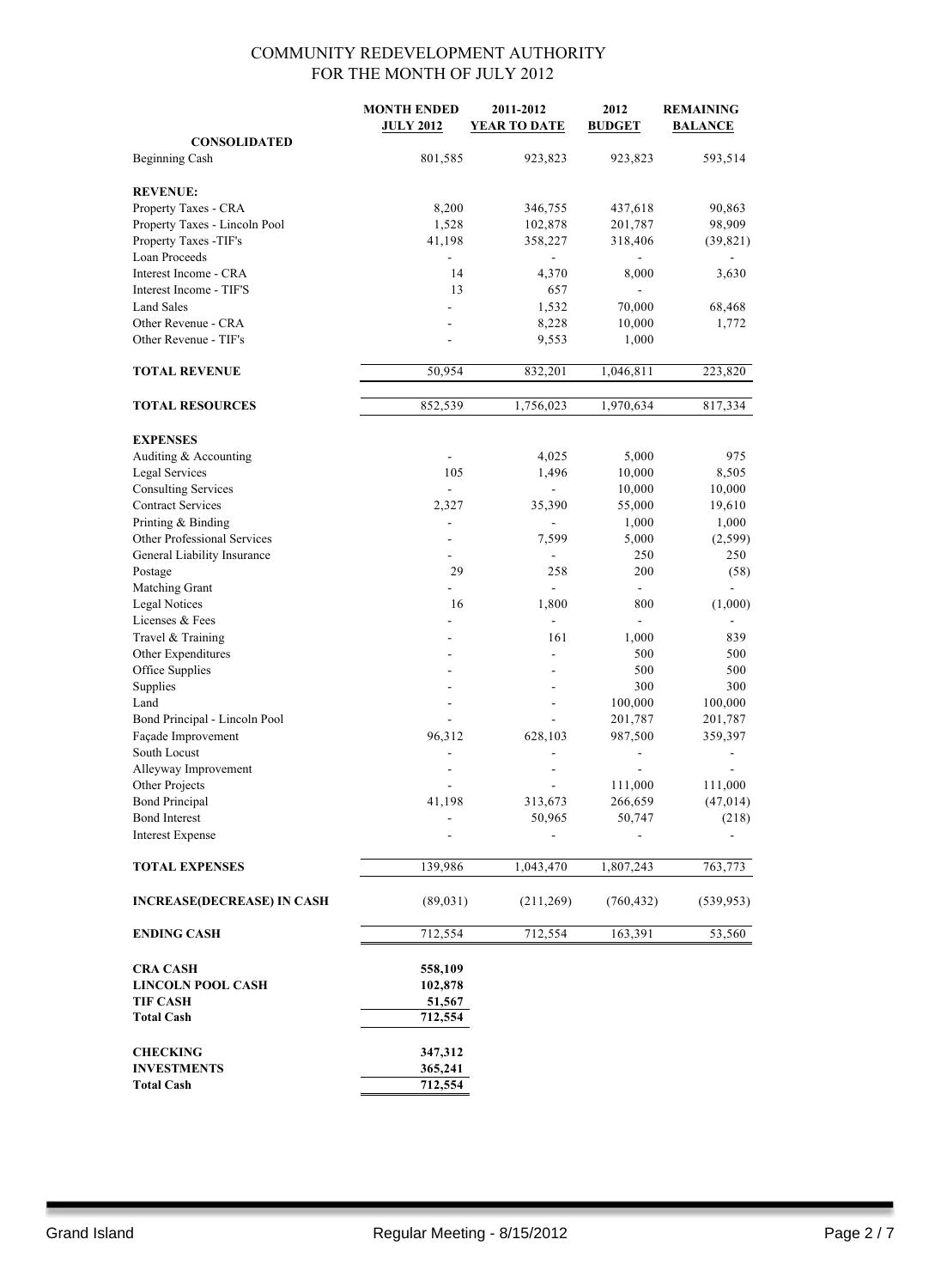|                                                  | <b>MONTH ENDED</b> | 2011-2012           | 2012               | <b>REMAINING</b>         |
|--------------------------------------------------|--------------------|---------------------|--------------------|--------------------------|
|                                                  | <b>JULY 2012</b>   | <b>YEAR TO DATE</b> | <b>BUDGET</b>      | <b>BALANCE</b>           |
| <b>CRA</b>                                       |                    |                     |                    |                          |
| <b>GENERAL OPERATIONS:</b>                       |                    |                     |                    |                          |
| Property Taxes - CRA                             | 8,200              | 346,755             | 437,618<br>201,787 | 90,863                   |
| Property Taxes - Lincoln Pool<br>Interest Income | 1,528<br>14        | 102,878<br>4,370    | 8,000              | 98,909<br>3,630          |
| <b>Land Sales</b>                                |                    | 1,532               | 70,000             | 68,468                   |
| Other Revenue & Motor Vehicle Tax                |                    | 8,228               | 10,000             | 1,772                    |
|                                                  |                    |                     |                    |                          |
| <b>TOTAL</b>                                     | 9,743              | 463,764             | 727,405            | 263,641                  |
| <b>GILI TRUST</b>                                |                    |                     |                    |                          |
| Property Taxes                                   |                    | 32,019              | 32,890             | 871                      |
| Interest Income                                  |                    | 511                 |                    |                          |
| Other Revenue                                    |                    | $\overline{a}$      |                    |                          |
| <b>TOTAL</b>                                     | $\blacksquare$     | 32,530              | 32,890             | 871                      |
| <b>CHERRY PARK LTD II</b>                        |                    |                     |                    |                          |
| Property Taxes                                   |                    | 64,641              | 59,180             |                          |
| Interest Income                                  | 13                 | 137                 | $\frac{1}{2}$      |                          |
| Other Revenue                                    |                    | $\overline{a}$      |                    |                          |
| <b>TOTAL</b>                                     | 13                 | 64,778              | 59,180             | $\blacksquare$           |
| <b>GENTLE DENTAL</b>                             |                    |                     |                    |                          |
| Property Taxes                                   |                    | 161                 | 4,202              | 4,041                    |
| Interest Income                                  | $\boldsymbol{0}$   | $\mathbf{1}$        | ÷.                 |                          |
| Other Revenue                                    |                    |                     |                    |                          |
| <b>TOTAL</b>                                     | $\mathbf{0}$       | 162                 | 4,202              | 4,041                    |
| <b>PROCON TIF</b>                                |                    |                     |                    |                          |
| Property Taxes                                   |                    | 23,028              | 19,162             |                          |
| Interest Income                                  | $\boldsymbol{0}$   | 2                   | $\overline{a}$     |                          |
| Other Revenue                                    |                    | 233                 |                    |                          |
| <b>TOTAL</b>                                     | $\mathbf{0}$       | 23,263              | 19,162             | $\frac{1}{2}$            |
| <b>WALNUT HOUSING PROJECT</b>                    |                    |                     |                    |                          |
| <b>Property Taxes</b>                            |                    | 65,147              | 74,472             | 9,325                    |
| Interest Income                                  |                    | 6                   |                    |                          |
| Other Revenue                                    |                    | 9,320               |                    |                          |
| <b>TOTAL</b>                                     | $\blacksquare$     | 74,473              | 74,472             | 9,325                    |
| <b>BRUNS PET GROOMING</b>                        |                    |                     |                    |                          |
| Property Taxes                                   |                    | 13,170              | 11,000             |                          |
| Interest Income                                  |                    |                     |                    |                          |
| Other Revenue                                    |                    |                     |                    |                          |
| <b>TOTAL</b>                                     | $\blacksquare$     | 13,170              | 11,000             | $\overline{\phantom{a}}$ |
|                                                  |                    |                     |                    |                          |
| <b>GIRARD VET CLINIC</b><br>Property Taxes       |                    | 14,037              | 14,000             |                          |
| Interest Income                                  |                    |                     |                    |                          |
| Other Revenue                                    |                    |                     |                    |                          |
| <b>TOTAL</b>                                     | $\blacksquare$     |                     |                    | $\mathbf{r}$             |
|                                                  |                    | 14,037              | 14,000             |                          |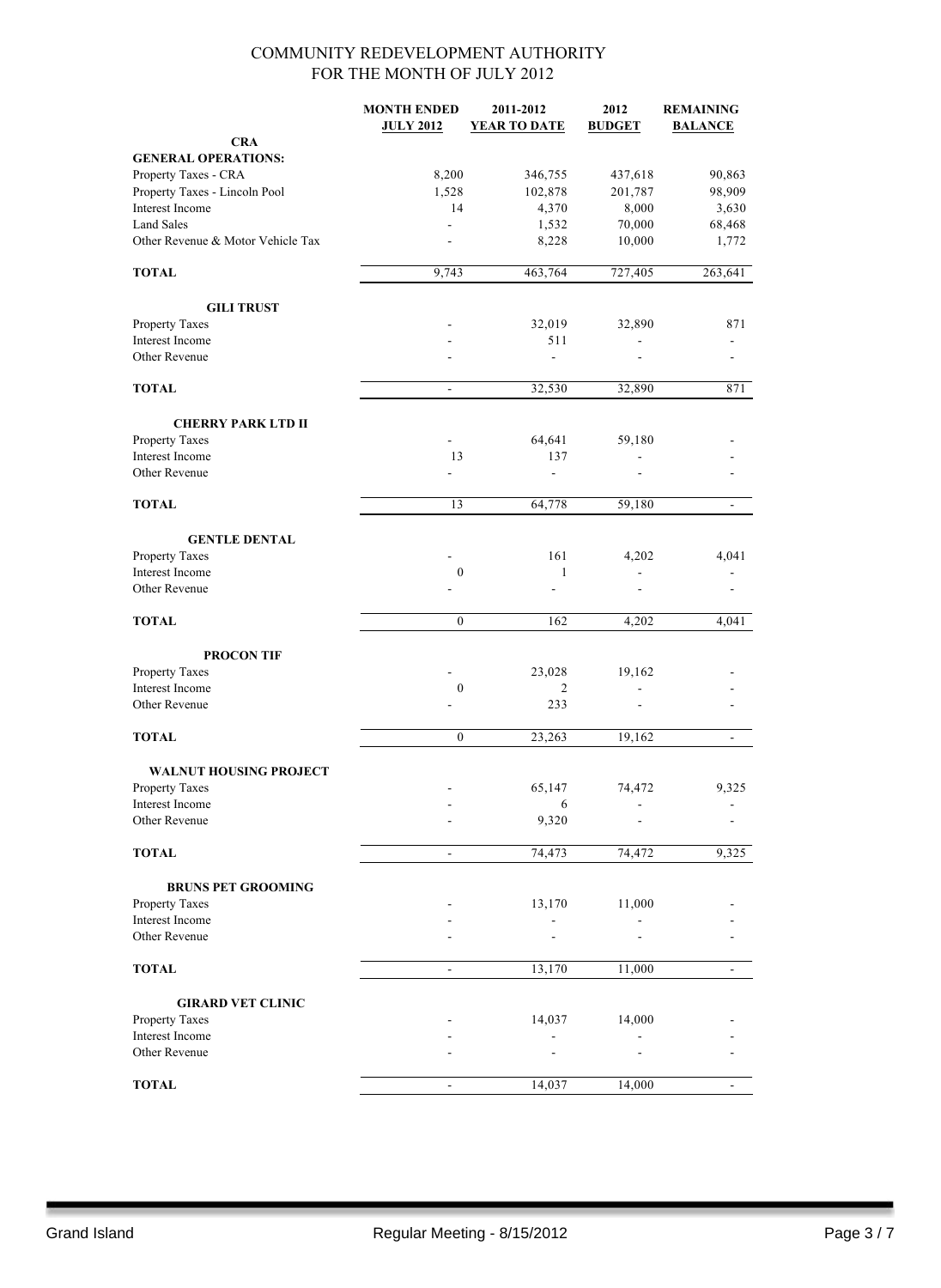|                                   | <b>MONTH ENDED</b>       | 2011-2012                | 2012           | <b>REMAINING</b>         |
|-----------------------------------|--------------------------|--------------------------|----------------|--------------------------|
|                                   | <b>JULY 2012</b>         | YEAR TO DATE             | <b>BUDGET</b>  | <b>BALANCE</b>           |
| <b>GEDDES ST APTS-PROCON</b>      |                          |                          |                |                          |
| Property Taxes                    |                          | 28,591                   | 30,000         | 1,409                    |
| Interest Income                   |                          |                          |                |                          |
| Other Revenue                     |                          |                          |                |                          |
|                                   |                          |                          |                |                          |
| <b>TOTAL</b>                      | $\blacksquare$           | 28,591                   | 30,000         | 1,409                    |
| <b>SOUTHEAST CROSSING</b>         |                          |                          |                |                          |
| Property Taxes                    |                          | 8,674                    | 14,000         | 5,326                    |
| Interest Income                   |                          | $\overline{\phantom{a}}$ | $\frac{1}{2}$  |                          |
| Other Revenue                     |                          |                          |                |                          |
|                                   |                          |                          |                |                          |
| <b>TOTAL</b>                      | ۰                        | 8,674                    | 14,000         | 5,326                    |
|                                   |                          |                          |                |                          |
| <b>Poplar Street Water</b>        |                          |                          |                |                          |
| Property Taxes                    |                          | 1,826                    | 1,000          | (826)                    |
| Interest Income                   |                          | $\overline{\phantom{a}}$ | $\overline{a}$ |                          |
| Other Revenue                     |                          |                          | 1,000          | 1,000                    |
| <b>TOTAL</b>                      | $\blacksquare$           | 1,826                    | 2,000          | 174                      |
|                                   |                          |                          |                |                          |
| <b>CASEY'S @ FIVE POINTS</b>      |                          |                          |                |                          |
| Property Taxes                    |                          | 8,670                    | 15,000         | 6,330                    |
| Interest Income                   |                          |                          |                |                          |
| Other Revenue                     |                          |                          |                |                          |
| <b>TOTAL</b>                      | ÷,                       | 8,670                    | 15,000         | 6,330                    |
|                                   |                          |                          |                |                          |
| <b>SOUTH POINTE HOTEL PROJECT</b> |                          |                          |                |                          |
| Property Taxes                    | 41,198                   | 85,341                   | 22,000         |                          |
| Interest Income                   |                          |                          |                |                          |
| Other Revenue                     |                          |                          |                |                          |
| <b>TOTAL</b>                      | 41,198                   | 85,341                   | 22,000         | $\overline{\phantom{a}}$ |
|                                   |                          |                          |                |                          |
| <b>TODD ENCK PROJECT</b>          |                          |                          |                |                          |
| Property Taxes                    |                          | 3,126                    | 5,500          | 2,374                    |
| Interest Income                   |                          |                          |                |                          |
| Other Revenue                     |                          |                          |                |                          |
|                                   |                          |                          |                |                          |
| <b>TOTAL</b>                      | ÷,                       | 3,126                    | 5,500          | 2,374                    |
| JOHN SCHULTE CONSTRUCTION         |                          |                          |                |                          |
| Property Taxes                    |                          | 4,449                    | 3,000          |                          |
| Interest Income                   |                          |                          |                |                          |
| Other Revenue                     |                          |                          |                |                          |
|                                   |                          |                          |                |                          |
| <b>TOTAL</b>                      |                          | 4,449                    | 3,000          |                          |
| PHARMACY PROPERTIES INC           |                          |                          |                |                          |
| Property Taxes                    |                          | 5,347                    | 8,000          | 2,653                    |
| Interest Income                   |                          |                          |                |                          |
| Other Revenue                     |                          |                          |                |                          |
|                                   |                          |                          |                |                          |
| <b>TOTAL</b>                      | $\overline{\phantom{a}}$ | 5,347                    | 8,000          | 2,653                    |
| <b>KEN-RAY LLC</b>                |                          |                          |                |                          |
| Property Taxes                    |                          |                          | 5,000          | 5,000                    |
| Interest Income                   |                          |                          |                |                          |
| Other Revenue                     |                          |                          |                |                          |
|                                   |                          |                          |                |                          |
| <b>TOTAL</b>                      |                          |                          | 5,000          | 5,000                    |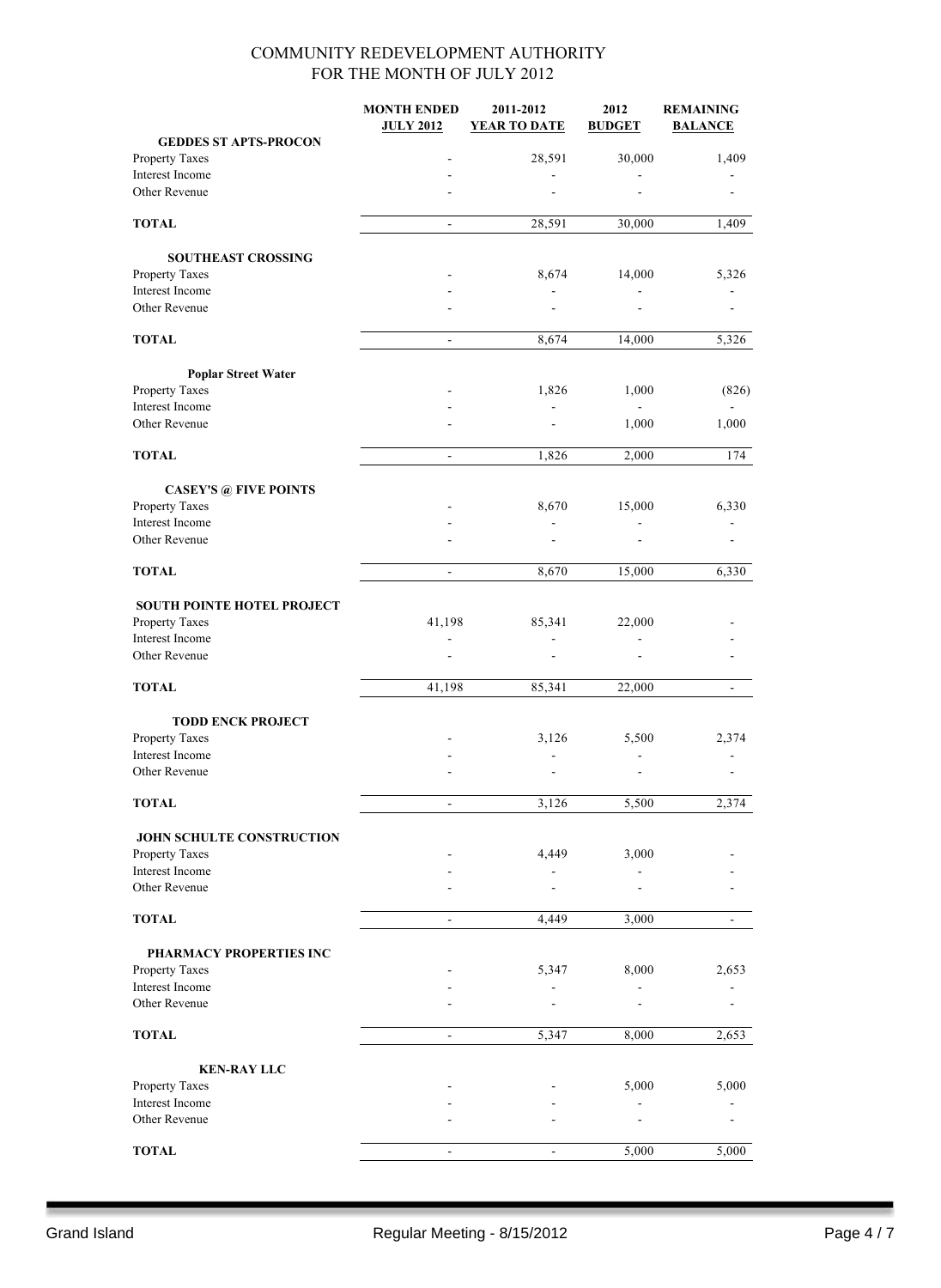|                                   | <b>MONTH ENDED</b>       | 2011-2012                | 2012           | <b>REMAINING</b> |
|-----------------------------------|--------------------------|--------------------------|----------------|------------------|
|                                   | <b>JULY 2012</b>         | <b>YEAR TO DATE</b>      | <b>BUDGET</b>  | <b>BALANCE</b>   |
|                                   |                          |                          |                |                  |
| <b>SKAGWAY</b>                    |                          |                          |                |                  |
| Property Taxes                    |                          |                          |                |                  |
| Interest Income                   |                          |                          |                |                  |
| Other Revenue                     |                          |                          |                |                  |
| <b>TOTAL</b>                      | $\overline{\phantom{a}}$ | $\overline{\phantom{0}}$ |                |                  |
| <b>TOTAL REVENUE</b>              | 50,954                   | 832,201                  | 1,046,811      | 301,144          |
|                                   |                          |                          |                |                  |
| <b>EXPENSES</b>                   |                          |                          |                |                  |
| <b>CRA</b>                        |                          |                          |                |                  |
| <b>GENERAL OPERATIONS:</b>        |                          |                          |                |                  |
| Auditing & Accounting             |                          | 4,025                    | 5,000          | 975              |
| Legal Services                    | 105                      | 1,496                    | 10,000         | 8,505            |
| <b>Consulting Services</b>        | L.                       | $\overline{\phantom{a}}$ | 10,000         | 10,000           |
| <b>Contract Services</b>          | 2,327                    | 35,390                   | 55,000         | 19,610           |
| Printing & Binding                | $\overline{\phantom{a}}$ | $\blacksquare$           | 1,000          | 1,000            |
| Other Professional Services       |                          | 7,599                    | 5,000          | (2, 599)         |
| General Liability Insurance       | $\overline{\phantom{a}}$ | $\overline{\phantom{a}}$ | 250            | 250              |
| Postage                           | 29                       | 258                      | 200            | (58)             |
| Matching Grant                    | ä,                       | $\blacksquare$           | $\blacksquare$ |                  |
| <b>Legal Notices</b>              | 16                       | 1,800                    | 800            | (1,000)          |
| Licenses & Fees                   |                          |                          |                |                  |
| Travel & Training                 |                          | 161                      | 1,000          | 839              |
| Other Expenditures                |                          |                          | 500            | 500              |
| Office Supplies                   |                          |                          | 500            | 500              |
| Supplies                          |                          |                          | 300            | 300              |
| Land                              |                          |                          | 100,000        | 100,000          |
| Bond Principal - Lincoln Pool     |                          |                          | 201,787        | 201,787          |
| <b>PROJECTS</b>                   |                          |                          |                |                  |
| Façade Improvement                | 96,312                   | 628,103                  | 987,500        | 359,397          |
| South Locust                      |                          | $\blacksquare$           |                |                  |
| Alleyway Improvement              |                          | ÷.                       | $\overline{a}$ |                  |
| Other Projects                    |                          |                          | 111,000        | 111,000          |
|                                   |                          |                          |                |                  |
| <b>TOTAL CRA EXPENSES</b>         | 98,788                   | 678,832                  | 1,489,837      | 811,005          |
| <b>GILI TRUST</b>                 |                          |                          |                |                  |
| <b>Bond Principal</b>             |                          | 33,066                   | 31,627         | (1, 439)         |
| <b>Bond Interest</b>              |                          | 1,325                    | 1,263          | (62)             |
| Other Expenditures                |                          |                          |                |                  |
| <b>TOTAL GILI EXPENSES</b>        | $\blacksquare$           | 34,390                   | 32,890         | (1,500)          |
|                                   |                          |                          |                |                  |
| <b>CHERRY PARK LTD II</b>         |                          |                          |                |                  |
| <b>Bond Principal</b>             |                          | 49,894                   | 49,894         | (0)              |
| <b>Bond Interest</b>              |                          | 9,286                    | 9,286          | $\mathbf{0}$     |
| <b>TOTAL CHERRY PARK EXPENSES</b> | $\blacksquare$           | 59,180                   | 59,180         | $\blacksquare$   |
| <b>GENTLE DENTAL</b>              |                          |                          |                |                  |
| <b>Bond Principal</b>             |                          | 2,745                    | 2,760          | 15               |
| <b>Bond Interest</b>              |                          | 1,457                    | 1,442          | (15)             |
| <b>TOTAL GENTLE DENTAL</b>        |                          | 4,202                    | 4,202          | (0)              |
|                                   |                          |                          |                |                  |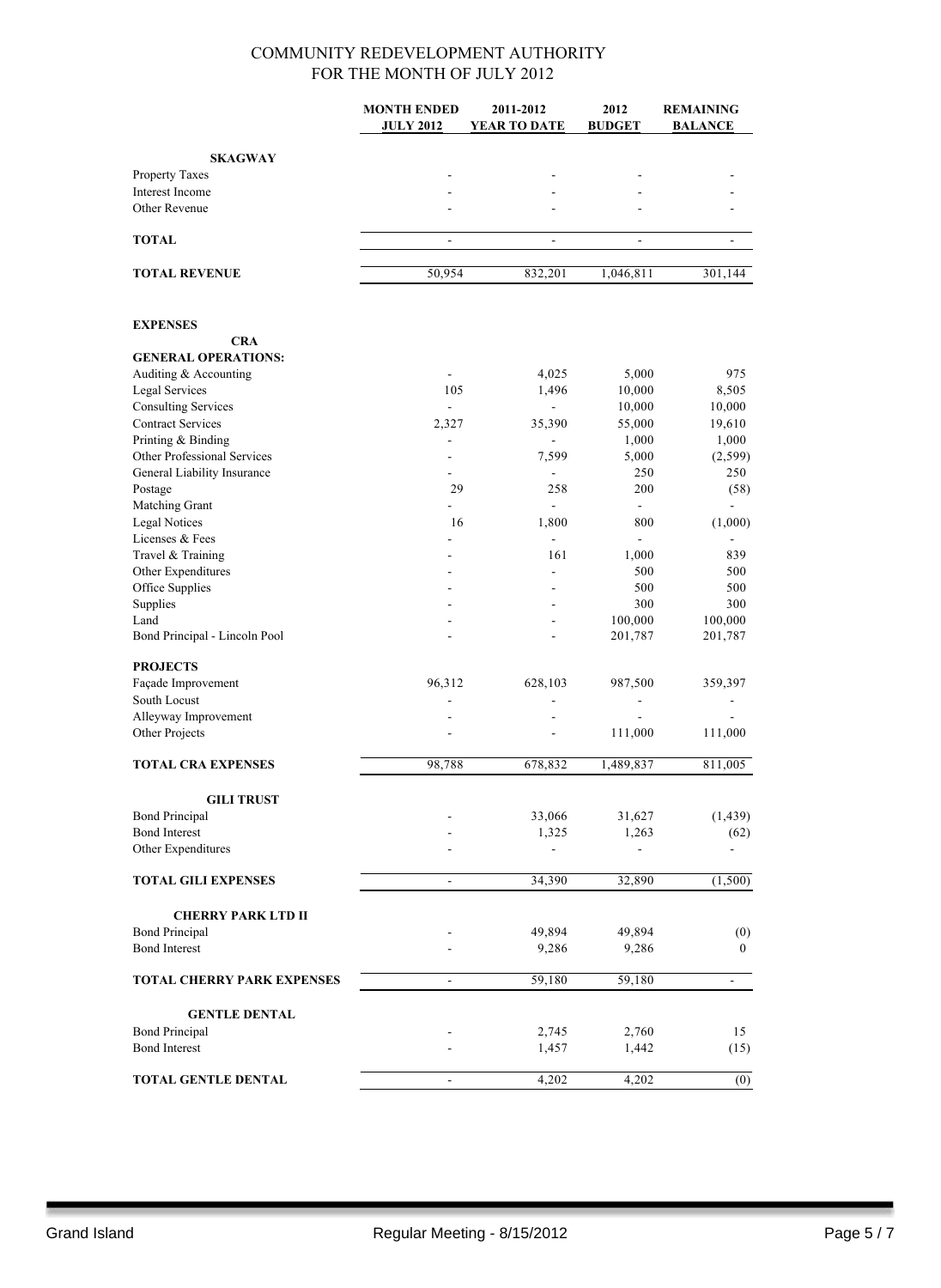|                                               | <b>MONTH ENDED</b><br><b>JULY 2012</b> | 2011-2012<br><b>YEAR TO DATE</b> | 2012<br><b>BUDGET</b>    | <b>REMAINING</b><br><b>BALANCE</b> |
|-----------------------------------------------|----------------------------------------|----------------------------------|--------------------------|------------------------------------|
| <b>PROCON TIF</b>                             |                                        |                                  |                          |                                    |
| <b>Bond Principal</b>                         |                                        | 11,641                           | 11,782                   | 141                                |
| <b>Bond Interest</b>                          |                                        | 7,521                            | 7,380                    | (141)                              |
| <b>TOTAL PROCON TIF</b>                       | ÷,                                     | 19,162                           | 19,162                   | $\mathbf{0}$                       |
| <b>WALNUT HOUSING PROJECT</b>                 |                                        |                                  |                          |                                    |
| <b>Bond Principal</b>                         |                                        | 43,096                           | 43,096                   | (0)                                |
| <b>Bond Interest</b>                          |                                        | 31,376<br>$\sim$                 | 31,376<br>$\overline{a}$ | $\boldsymbol{0}$                   |
| <b>TOTAL WALNUT HOUSING</b>                   | ÷,                                     | 74,472                           | 74,472                   | $\mathbf{0}$                       |
| <b>BRUNS PET GROOMING</b>                     |                                        |                                  |                          |                                    |
| <b>Bond Principal</b><br><b>Bond Interest</b> |                                        | 13,170                           | 11,000                   | (2,170)                            |
| <b>TOTAL BRUNS PET GROOMING</b>               | $\Box$                                 | 13,170                           | 11,000                   | (2,170)                            |
| <b>GIRARD VET CLINIC</b>                      |                                        |                                  |                          |                                    |
| <b>Bond Principal</b>                         |                                        | 14,037                           | 14,000                   | (37)                               |
| <b>Bond Interest</b>                          |                                        |                                  |                          |                                    |
| <b>TOTAL GIRARD VET CLINIC</b>                | $\blacksquare$                         | 14,037                           | 14,000                   | (37)                               |
| <b>GEDDES ST APTS - PROCON</b>                |                                        |                                  |                          |                                    |
| <b>Bond Principal</b>                         |                                        | 28,591                           | 30,000                   | 1,409                              |
| <b>Bond Interest</b>                          |                                        |                                  |                          |                                    |
| <b>TOTAL GEDDES ST APTS - PROCON</b>          | $\blacksquare$                         | 28,591                           | 30,000                   | 1,409                              |
| <b>SOUTHEAST CROSSINGS</b>                    |                                        |                                  |                          |                                    |
| <b>Bond Principal</b>                         |                                        | 8,674                            | 14,000                   | 5,326                              |
| <b>Bond Interest</b>                          |                                        |                                  |                          |                                    |
| <b>TOTAL SOUTHEAST CROSSINGS</b>              | $\overline{a}$                         | 8,674                            | 14,000                   | 5,326                              |
| <b>POPLAR STREET WATER</b>                    |                                        |                                  |                          |                                    |
| <b>Bond Principal</b>                         |                                        | 1,826                            |                          | (1,826)                            |
| <b>Bond Interest</b>                          |                                        | $\sim$                           |                          |                                    |
| Auditing & Accounting                         |                                        |                                  |                          |                                    |
| <b>Contract Services</b>                      |                                        |                                  |                          |                                    |
| <b>TOTAL POPLAR STREET WATER</b>              | $\blacksquare$                         | 1,826                            | $\overline{a}$           | (1, 826)                           |